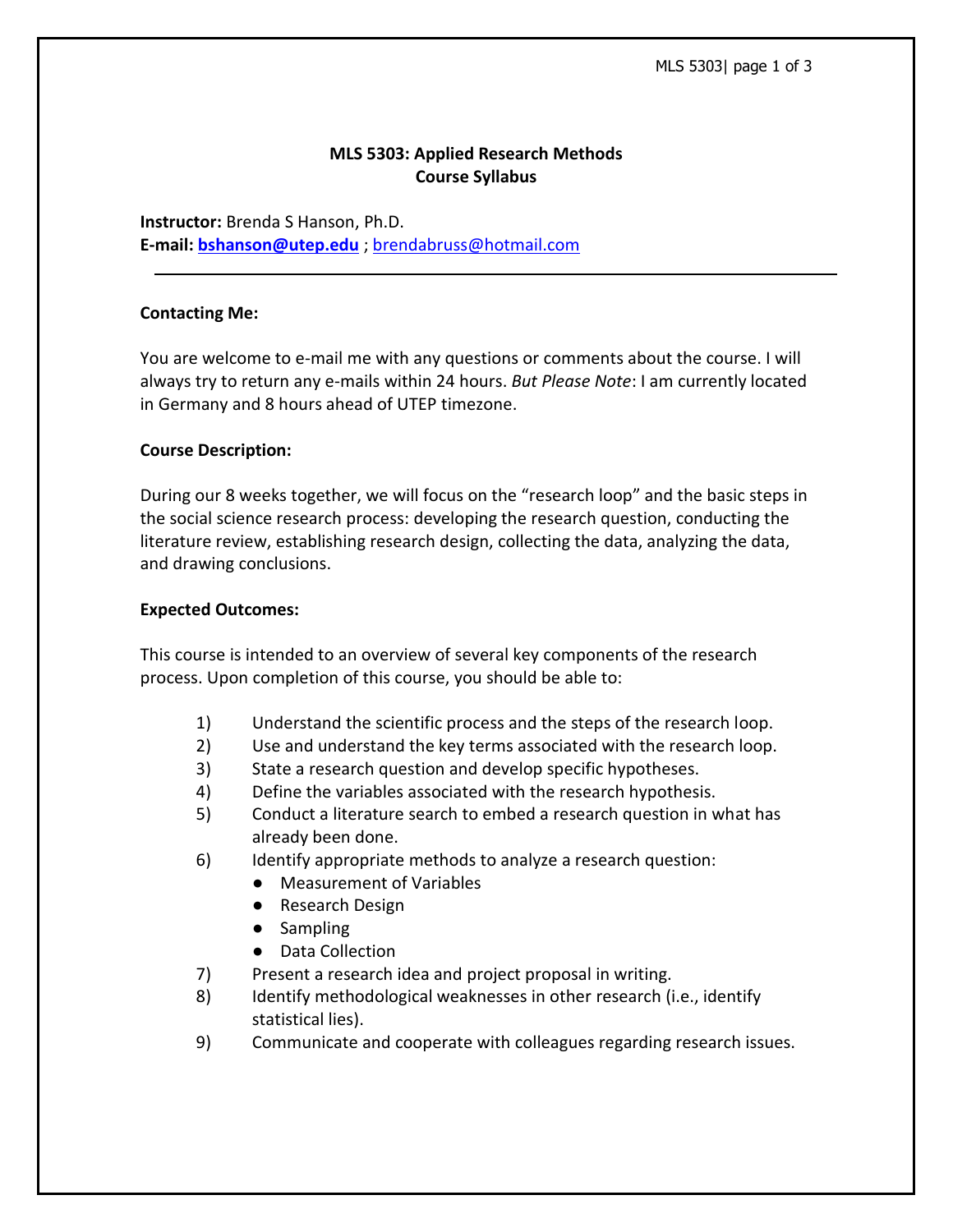# **Required Textbooks:**

Bhattacherjee, A., *Social Science Research: Principles, Methods, and Practices (2012). USF Tampa Bay Open Access Textbook Collection. Book 3.* [http://scholarcommons.usf.edu/oa\\_textbook/3](http://scholarcommons.usf.edu/oa_textbook/3)

Note: This is a free e-book. The pdf is posted on Blackboard.

Darrell Huff, *How to Lie with Statistics (any edition).* Various locations: various publishers, various dates, ISBN: various.

Note: Both the paper copy and e-book are available through places like Amazon, or a free pdf version is available at [https://archive.org](https://archive.org/) and posted on Blackboard. This book was written many years ago and some of the content may be offensive.

## **Mode of Delivery:**

This course is 100% online. Although it is self-paced in that you are able to complete the readings and lectures at your convenience during the week that it is released, I expect that you will complete the lectures and readings by the due date. I release midweek the following week assignments as each exercise will build off each other and my feedback will be beneficial to your learning.

The course is made up of 7 separate units. In most cases, each unit is scheduled to take 1 week to complete. The exception is unit 6, which is scheduled to take 2 weeks to complete. Each unit includes readings and lecture materials. Assigned readings should be completed prior to the corresponding lecture. Assignments are due at the end of each unit. Please refer to the course schedule for more information on specific due dates.

# **In Case of Technical Difficulties / What to Do If Blackboard is Down**

Let me know if you run into any technical difficulties, and I'll do my best to help.

I hope that we won't run into any major technical difficulties, but I have had the online platform go down for a couple days before during one of my courses. If this should happen, I will give extensions for assignments. If you cannot get something to upload, you can e-mail it to me directly. If you need access to course materials, I can e-mail you copies. Please notify me by e-mail or text if you run into any issues. Technical difficulties are just part of an online course, and we'll work through them together.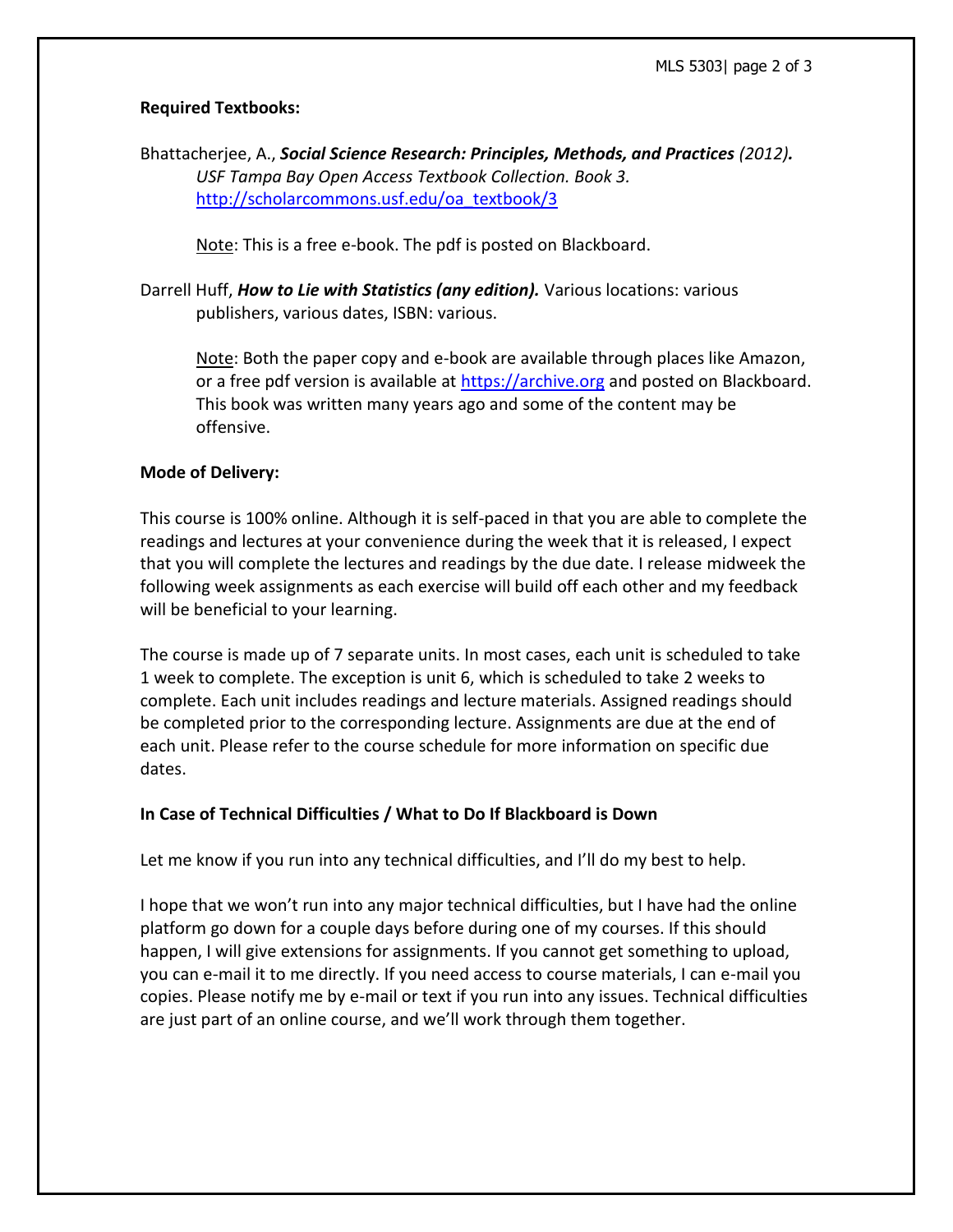## **Assignments:**

There are three types of assignments you'll complete as part of this course.

Discussion Board Posts: You will be asked to complete 6 discussion board posts. I encourage you to post regularly and to interact with one another through this course component. The first Discussion Board post is an opportunity to introduce yourself to the class. The other 5 Discussion Board posts will be your thoughts and reactions to the readings assigned for Units 2 through 6. More information will be provided along with each assignment. Discussion Board posts must be completed by the last day of each unit (although I encourage you to post earlier in the unit so that we can get a true discussion going). If someone has commented on your post that requires a response,

Article Matrix: The article matrix is intended to give you practice reading, interpreting, and abstracting key pieces of information from research articles. More information will be provided along with the assignment. This assignment also allows for the possibility of extra credit.

Exercises: There are 7 required exercises (due dates are listed on the course schedule). The first 6 exercises build upon each other to help you practice some of the most important aspects of preparing and writing a research proposal. The final exercise puts all of these pieces together into a final project proposal. More information on each exercise will be provided along with the assignment.

#### **Assessment:**

These assignments account for the following amount of your final grade. Please note that it is necessary to turn in all exercises to get an "A" in this course.

| Exercise 1:              | 100 points                                                     |
|--------------------------|----------------------------------------------------------------|
| Exercise 2:              | 100 points                                                     |
| Exercise 3:              | 100 points                                                     |
| Exercise 4:              | 100 points                                                     |
| Exercise 5:              | 100 points                                                     |
| Exercise 6:              | 100 points                                                     |
| Exercise 7:              | 100 points                                                     |
| <b>Discussion Posts:</b> | 60 points                                                      |
| <b>Article Matrix:</b>   | 40 points (with possibility for up to 7.5 extra credit points) |
|                          |                                                                |

## **ADA Statement:**

UTEP seeks to maintain an inclusive environment. If you have a disability or suspect that you may have a disability and would like reasonable accommodation, please 1) let me